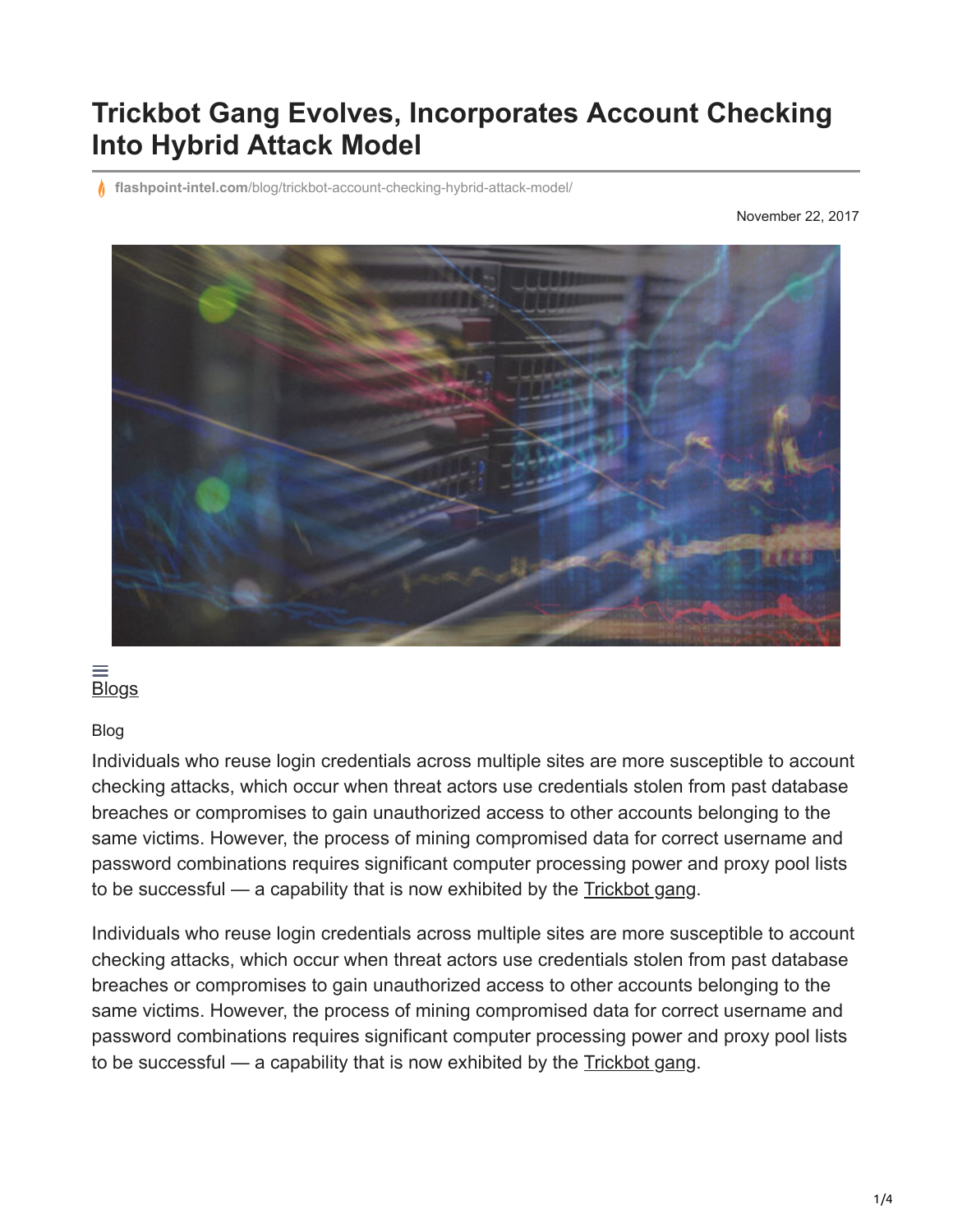Considered to be the successor of the formidable Dyre banking Trojan gang, the Trickbot banking Trojan gang continues to evolve by adopting new attack methods and targeting various industries. While Trickbot predominantly targeted the financial industry, it has now expanded its targeting of other industries via its account checking activities; these are perpetrated through the backconnect SOCKS5 module enlisting victims as proxies. Enlisting victims as its proxies allows the gang to perform account checking activity with the same IP as its victims. The gang account checking operation requires a steady stream of new and "clean" proxies to make sure their activities wouldn't get automatically blocked by companies' automatic IP origin anti-fraud systems. Therefore, their existing infections are turned into account checking proxies.

*Image 1: The process of Trickbot's backconnect proxy account checking activity. In the first step, the Trickbot gang distributes email spam. In the second step, the victim opens the spam attachment. In the third step, Trickbot downloads and executes the payload from the payload server on the compromised machine. In the fourth step, the victim machine downloads the backconnect SOCKS5 proxy module from the module server. Then, the victim connects to the preconfigured gang's backconnect server. Finally, the Trickbot gang connects to the victim enlisting their machine's IP as its proxy for account checking activities via its backconnect SOCKS5 module.*

The Trickbot gang continues to search for ways to monetize infections by adopting a hybrid attack model, which utilizes both Trickbot modular payloads and knowledgeable fraud operators. The Trickbot gang has also extended its operations to include account checking activity; such attacks are a combination of malware expertise and knowledgeable human operators. This hybrid approach allows Trickbot operators to launch account checking attacks leveraging infected victims as proxies.

Distributed through malicious Microsoft Office documents via email spam campaigns, Trickbot is notable for loading its backconnect SOCKS5 module bcClientDllTest onto compromised machines. This module is used extensively by the gang for account checking activity.

From Aug. 17 to the present, analysts observed close to 6,000 unique compromised machines associated with Trickbot SOCKS5 proxy module activities. Of these machines, more than 200 of them were actively enlisted for account checking fraud activities at any one time.

## *Image 2: The Trickbot SOCKS5 backconnect module contains authorization backconnect logic to check in to the backend.*

Trickbot utilizes a backconnect communication protocol maintaining the following commands, which are used for client-server communications initially with the command prefix "c":

- disconnect: Terminate the backconnect server connection
- idle: Maintain the client-server connection
- connect: connect to the backconnect server. The command must consist of the following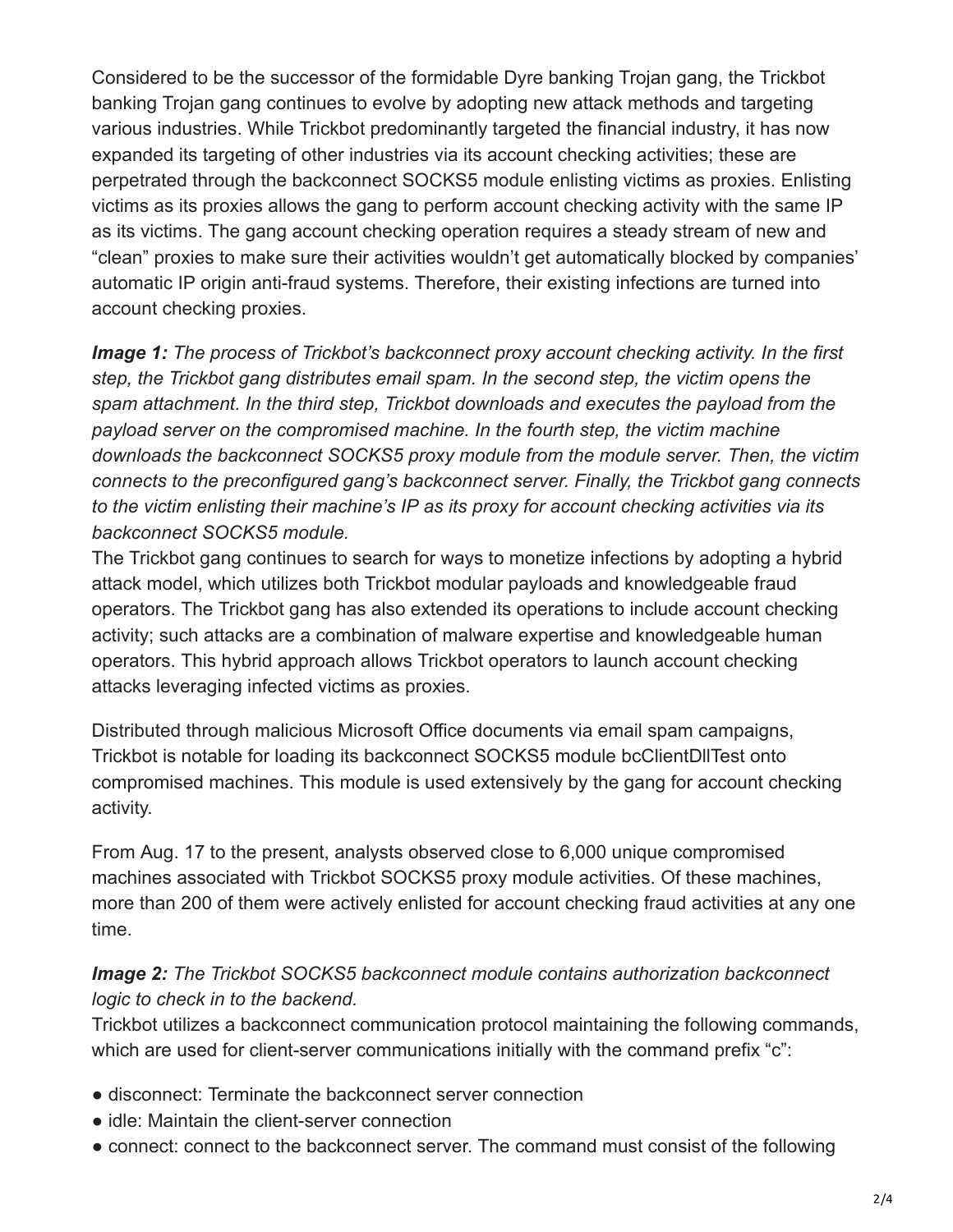parameters:

○ ip: Backconnect server's IP address

○ auth swith: Use authorization flag. If the value is set to "1", the Trojan receives the auth login and auth pass parameters. If the value is "0", the Trojan gets the auth ip parameter. Otherwise, the connection will not be established.

- auth\_ip: Authentication IP address
- auth\_login: Authentication login
- auth\_pass: Authentication password

*Image 3: A Trickbot victim connects to the Trickbot backconnect server.* There are three main Trickbot SOCKS5 server-client commands:

- $\bullet$  c=idle
- c=disconnect
- c=connect

Trickbot victims create a sequence of GET requests to the server on gate[.]php:

• client id=&connected=&server port=&debug=

The server responds with a POST request with the following parameters if the connection needs to be established:

• c=connect&ip=&auth\_swith=&auth\_ip=&auth\_login=&auth\_pass=

If the connection needs to be terminated, the server will respond with c=disconnect.

*Image 4: The Trickbot machine actively pings the server every 100 seconds.*

Most notably, once compromised, Trickbot targets customers of financial institutions via webinjects and redirection attacks. The Trojan also uses victim IPs as proxies to leverage username and password combinations for account checking activity. The observed account checking activity mainly targets customers of companies in nine industries, most of those in gaming. Notably, some of the targets appear to be Russia-based companies.

*Image 5: Trickbot account checking activities mainly target customers in nine industries.* Trickbot account checking activity is mainly directed to customers of U.S.- and Russia-based companies operating in the following industries:

- Gaming
- Technology
- Financial
- Entertainment
- Adult
- Social Media